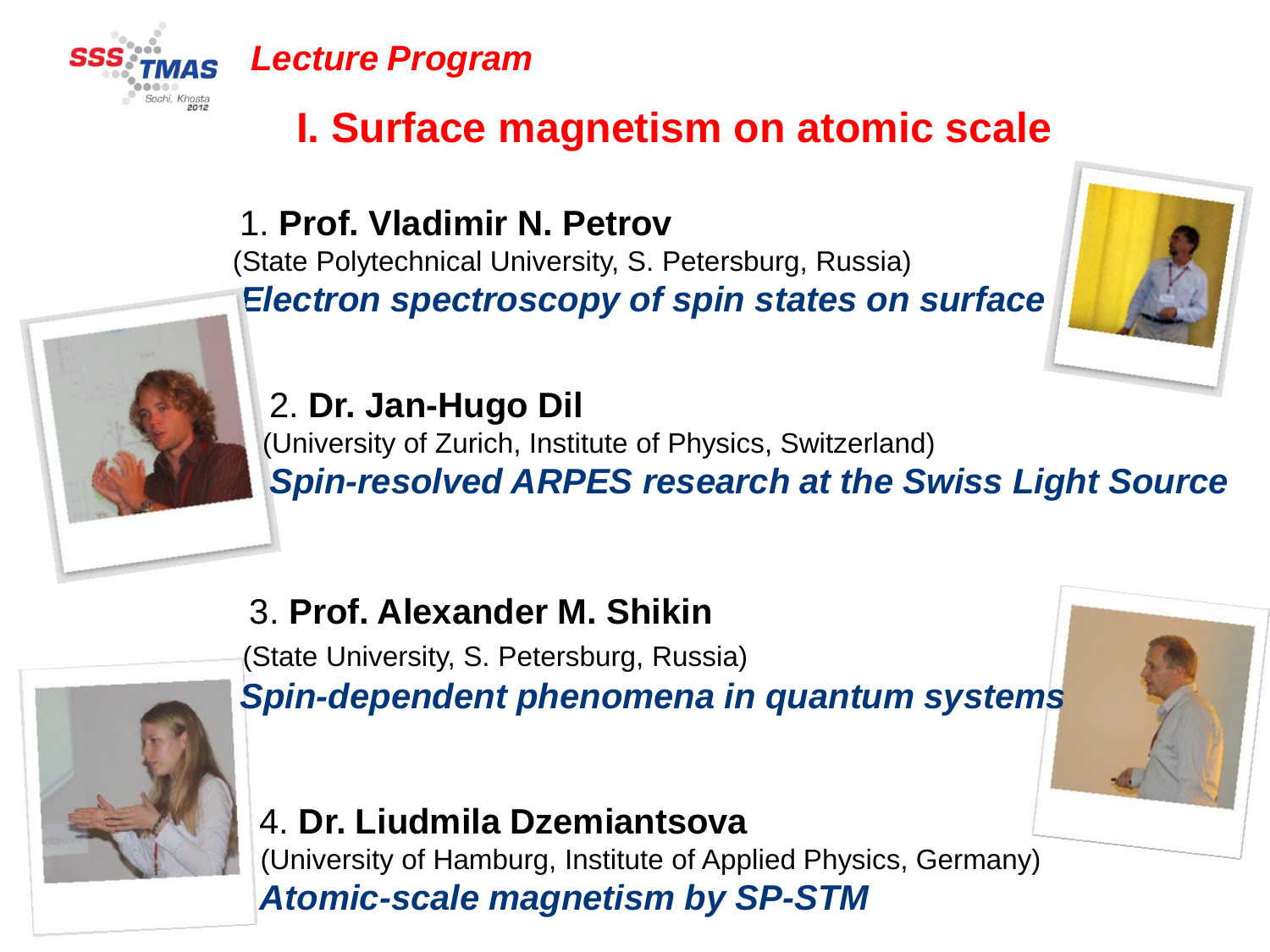

# **II. Surface chemistry on atomic scale**

5. **Dr. Sergey Levchenko** (Fritz-Haber-Institut der Max-Planck-Gesellschaft, Berlin, Germany) *Тheoretical study of chemical surface reactions*

## 6. **Dr. Niklas Nilius**

(Fritz-Haber-Institut der Max-Planck-Gesellschaft, Berlin, Germany)

*Studying model systems in heterogeneous catalysis with STM*

### 7. **Prof. Klaus Wandelt**

(University of Bonn, Germany; Institute of Experimental Physics, Wroclaw, Poland) *Electrochemical scanning tunneling microscopy*

#### 8. **Prof. Geoff Thornton** (University College London, United Kingdom) *Structure and reactivity of TiO2 surfaces*

## 9. **Prof. Peter Zeppenfeld**

(Johannes Kepler University Linz, Institute of Experimental Physics, Austria)

*Optical spectroscopy and microscopy of surfaces and thin films*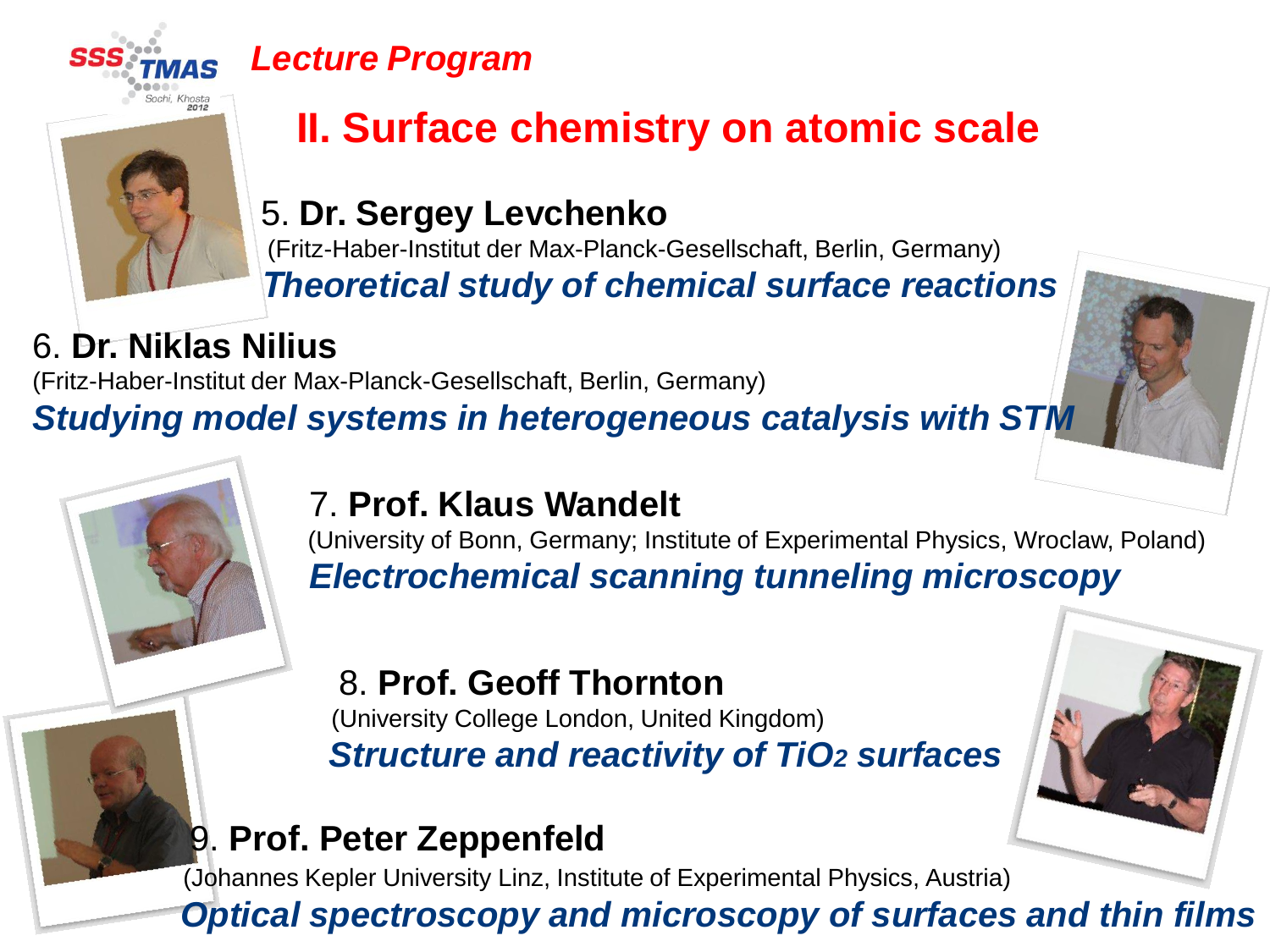



# **III. Single atoms and molecules on surfaces**

#### 10. **Dr. Boris V. Andryushechkin**

(Prokhorov General Physics Institute RAS, Moscow, Russia) *Chemisorbed atom interactions at extremely low coverage*

11. **Prof. Alexander A. Saranin** (Institute for Automation and Control Processes FEB RAS, Vladivostok, Russia) *Atom and molecular dynamics on silicon surface*



### 12. **Prof. Wolf-Dieter Schneider**

(École Polytechnique Fédérale de Lausanne, Switzerland) *Spectroscopic manifestations of low-dimensional physics: A local view*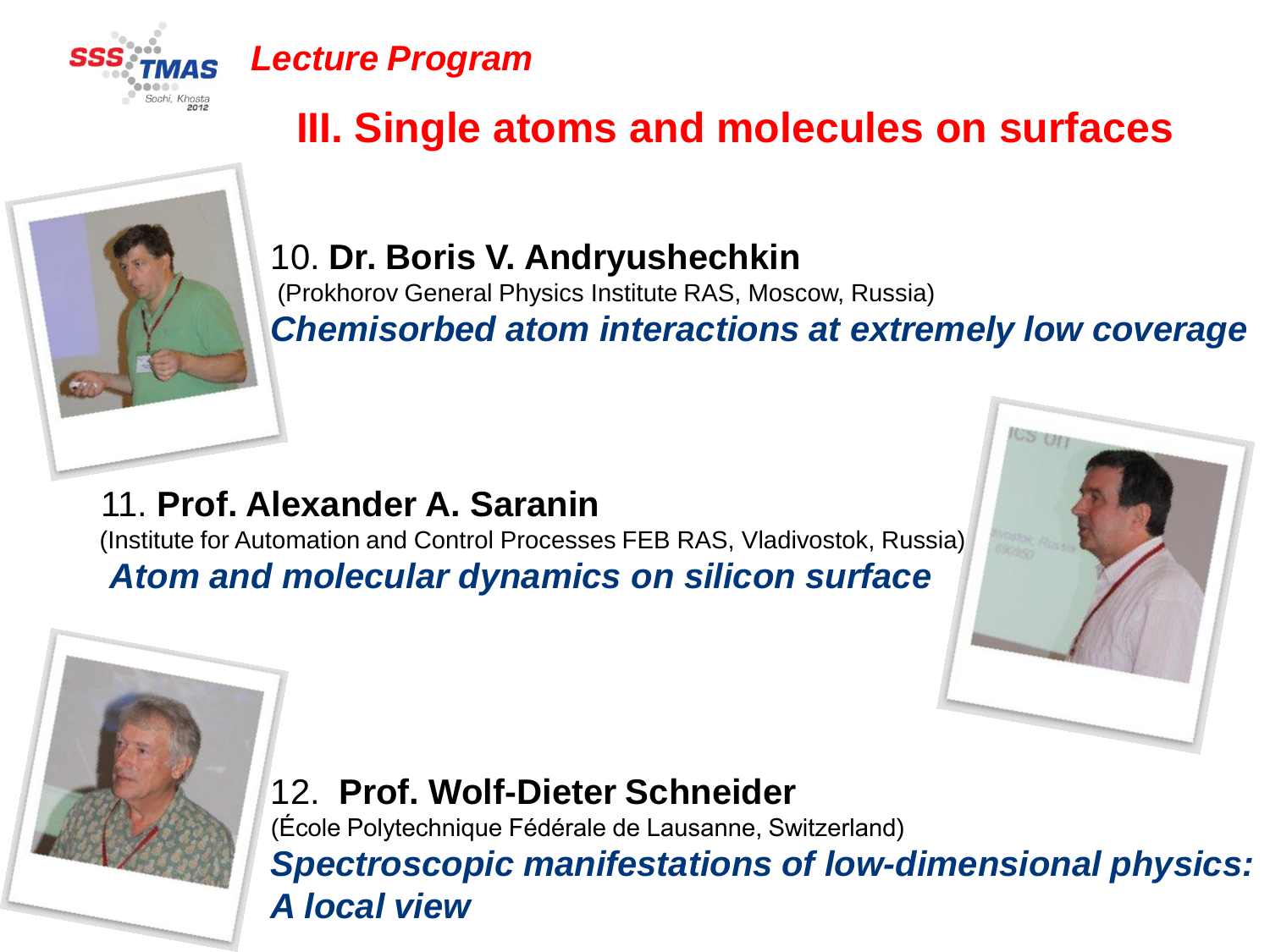

# **IV. Superconducting and strong-correlation systems**

### 13. **Prof. Dimitri Roditchev**

(University Paris 06, Institute of Nanoscience, France) *Quantum phenomena in strongly confined superconductors*

14. **Prof. Shuji Hasegawa** (University of Tokyo, Department of Physics, Japan) *Surface nanomaterials: low-dimensional, spin-split, and superconducting*





15. **Prof. Giorgio Rossi** (INFM, TASC National Lab., Trieste, Italy) *Use of FERMI@Elettra FEL source to study fast processes on surfaces*

## 16. **Prof. Anatoly K. Zvezdin**

(Prokhorov General Physics Institute RAS, Moscow, Russia) *Femtosecond magnetism and plasmonics*